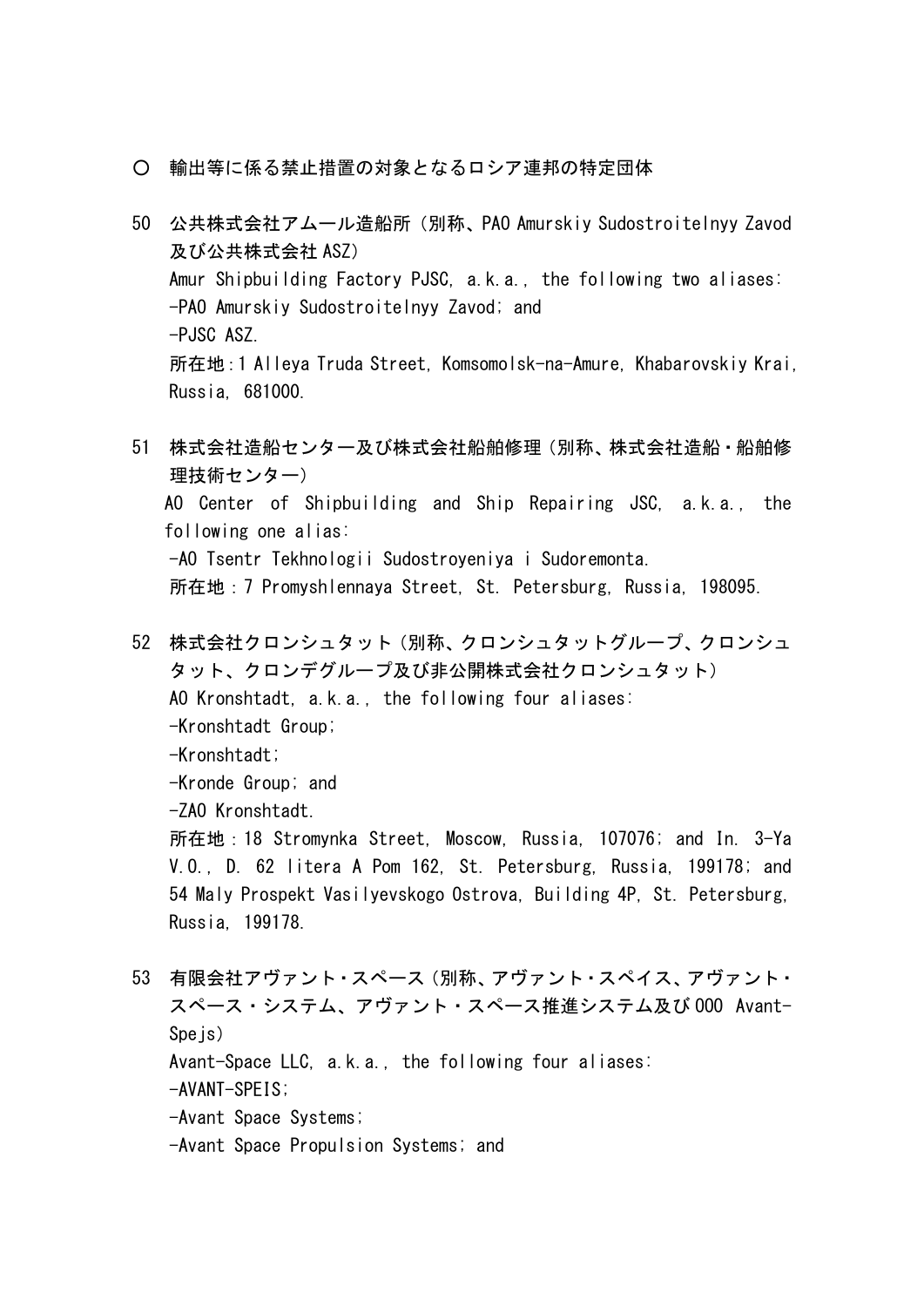-000 Avant-Spe is.

 所在地:4/7 Lugovaya Street, Skolkovo Innovation Center, Moscow, Russia, 143026; and 42 Bolshoy Bulvar, Skolkovo, Moscow, Russia, 143026; and 12 Presnenskaya Embankment, Moscow, Russia, 123112.

54 バイカル・エレクトロニクス

Baikal Electronics 所在地:Building B2, Territory of 26 km of the highway "Baltia," BC "Riga Land," Krasnogorsk District, Moscow, Russia, 143421.

- 55 電波工学技術能力センター(別称、株式会社 CheAZ、TsTK、TsTK CheAZ 及び チェボクサリィ電気機器プラント) Center for Technological Competencies in Radiophtonics, a.k.a., the following four aliases: -JCS CheAZ;  $-TsTK$ ; -TsTK CheAZ; and -Cheboksary Electrical Equipment Plant. 所在地:10 8th of March, Building 1, Moscow, Russia, 127083.
- 56 ツィクロン中央研究開発所(別称、サイクロン TsNII、CRI サイクロン、株 式会社サイクロン中央研究所及び有限会社インターサイクロン) Central Research and Development Institute Tsiklon, a.k.a., the following four aliases: -Cyclone TsNII; -CRI Cyclone; -Central Research Institute Cyclone JSC; and -Intercyclone LLC. 所在地:77 Shelkovskoe Highway, Moscow, Russia, 107207.
- 57 クロッカス・ナノ・エレクトロニクス Crocus Nano Electronics 所在地:42 Volgoradski Avenue, Fifth Floor, Moscow, Russia, 109316.
- 58 ダリザヴォート船舶修理センター(別称、公開株式会社ダリザヴォート船舶 修理センター及び株式会社 CSD)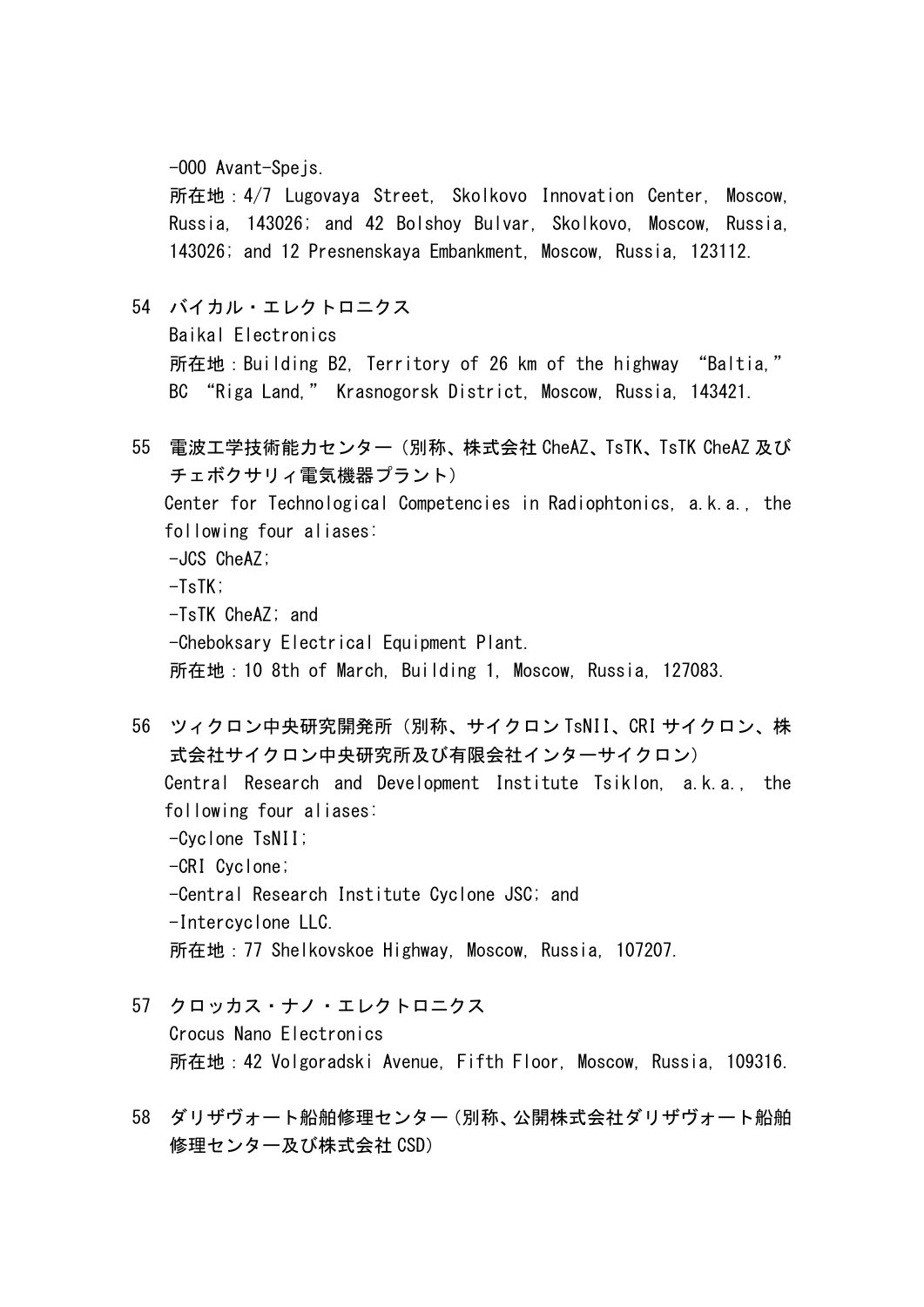Dalzavod Ship-Repair Center, a.k.a., the following two aliases: -OAO Tsentr Sudoremonta Dalzavod; and -JSC CSD. 所在地:2 Dalzavodskaya Street, Vladivostok, Russia, 690001.

- 59 エララ(別称、株式会社 G.A.イリエンコ名称科学生産コンプレックス・エ ララ) Elara, a.k.a., the following one alias: -Joint Stock Company Scientific and Production Complex Elara named after G. A. Illienko. 所在地: 40 Moskovsky Avenue, Chuvash Republic, 428017; and 7 Obraztsova Street, Moscow, Russia, 428020.
- 60 電子機械・情報システム(ELVIS)(別称、株式会社研究開発センター・エル ヴィス(ELVEES)及び科学生産センター・エルヴィス) Electronic Computing and Information Systems (ELVIS), a.k.a. the following two aliases: -Joint Stock Company Research and Development Center ELVEES; and -Scientific Production Center Elvis. 所在地:Thoroughfare No. 4922, House 4, Building 2, Zelenograd, Russia.
- 61 エルプロム

## ELPROM

 所在地:Marshala Govorova Str. 40, Lit. A, Office 34, St. Petersburg 198095, Russia.

62 有限会社エンジニアリングセンター(別称、有限会社認定エンジニアリング センター、LCEC 及び EC) Engineering Center Ltd., a.k.a., the following three aliases: -Certified Engineering Center, Ltd.; -LCEC; and  $-EC$ . 所在地:4 Gabrichevsky Street, Room 124, Moscow, Russia, 125367; and 43 Volokolamskoe Highway, Room 121, Moscow, Russia, 125424.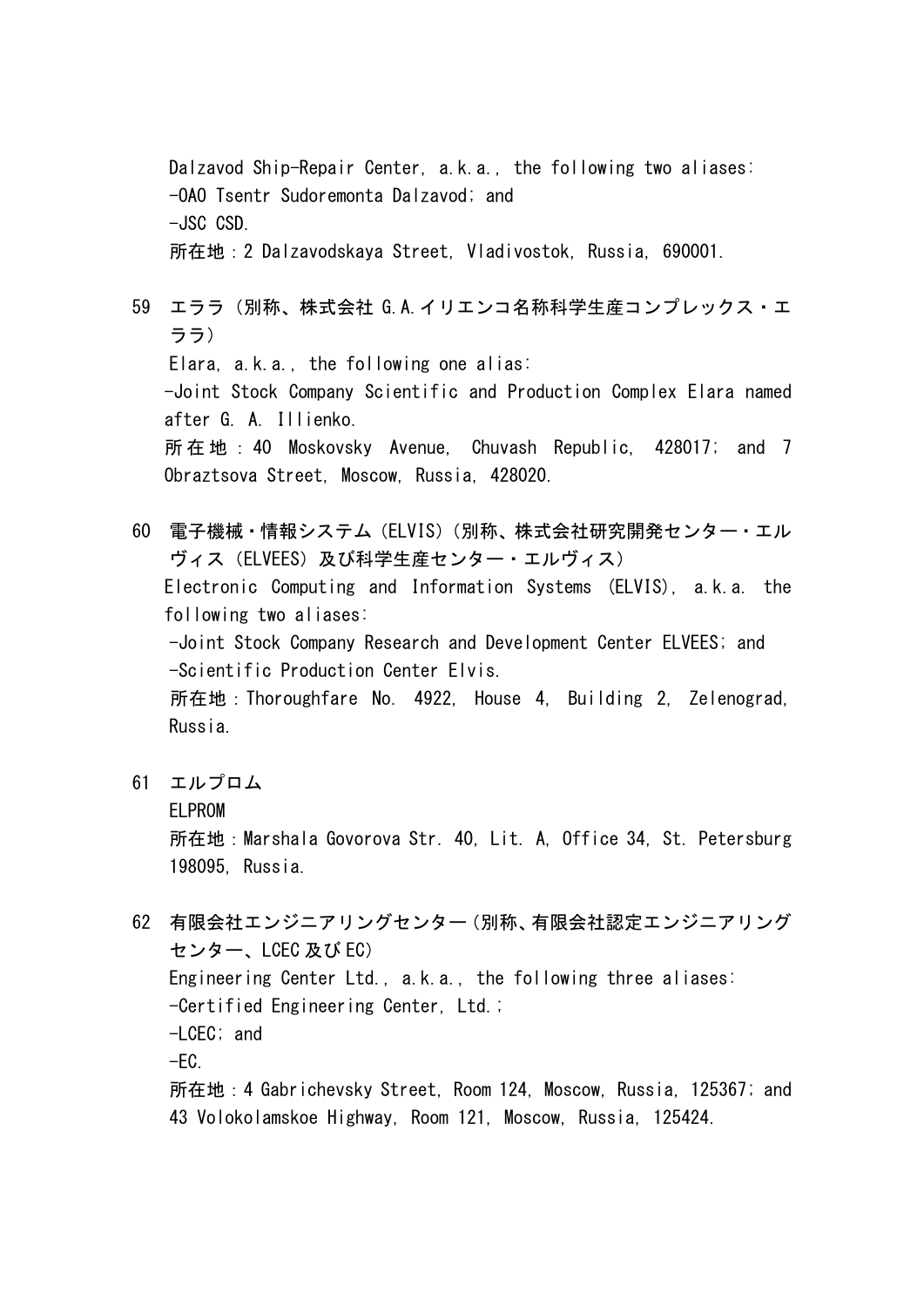- 63 フォルステクノロジー有限会社(別称、有限会社 FT、フォルスマリーン、 有限会社スマートマリーン及び有限会社フォルステクノロジー) Forss Technology Ltd., a.k.a., the following four aliases: -FT Ltd; -Forss Marine; -OOO Smart Marin; and -OOO Forss Teknologii. 所在地:51 Magnitogorskaya Street, D. Letter E Office 210, Saint Petersburg, Russia, 195027; and 44 Bronnitskaya Street, Letter A, Room 1H, Saint Petersburg, Russia, 190013.
- 64 インテグラル SPB
	- Integral SPB

所在地:21 Irinovski Avenue, Building 1, Saint Petersburg, Russia, 195279.

- 65 株式会社エレメント JSC Element 所在地:12 Presnenskaya Embankment, Office 2024, Moscow, Russia, 123112.
- 66 株式会社ペラ・マシュ JSC Pella-Mash 所在地: 4 Tsentralnaya Street, Kirovski District, Otradnoe, Leningradskaya Oblast, Russia, 187330.
- 67 株式会社ヴィンペル造船所(別称、株式会社造船所「ヴィンペル」及び株式 会社造船所ヴィンペル) JSC Shipyard Vympel, a.k.a., the following two aliases: -Aktsionernoe Obshchestvo "Sudostroitelny Zavod "Vympel"; and -Sudostroitelny Zavod Vympel, Aktsionernoe Obshchestvo. 所在地:4 Novaya Street, Rybinsk, Rybinski District, Yaroslavskaya, Russia, 152912.
- 68 有限会社クラナーク Kranark LLC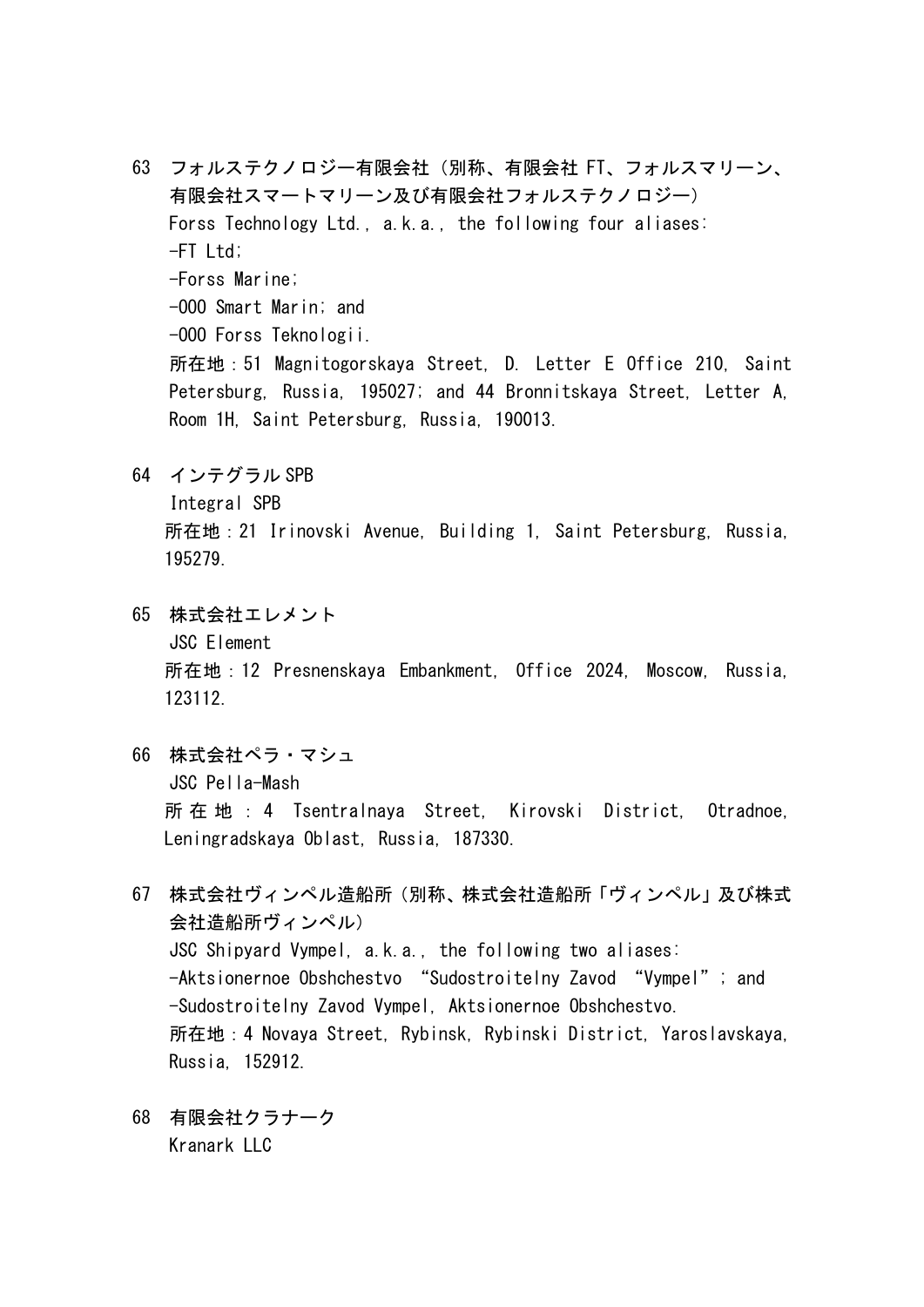所在地:14 Professora Kachalova Street, Letter A, Saint Petersburg, Russia, 192019.

- 69 レフ・アナトリエヴィチ・イェルショフ(エルショフ) Lev Anatolyevich Yershov (Ershov) 所在地:Ul. Tsvetochnaya, d.25, k.3, St. Petersburg, Russia.
- 70 有限会社センター LLC Center 所在地:21 Yablochkova Street, Building 3, Floor 3, Premise VIII, Room 1L, Moscow, Russia, 127322.

71 レベジェフ名称 MCST(別称、SPARC テクノロジー・モスクワ・センター、株 式会社 MTSST 及び非公開株式会社エルブルス MCST) MCST Lebedev, a.k.a., the following three aliases: -Moscow Center of SPARC Technologies; -AO MTSST; and -ZAO Elbrus-MCST. 所在地:1 Nagatinskaya Street, Moscow, 117105, Russia; and 51 Leninski Prospekt, Moscow, 119049, Russia.

- 72 ミアス機械・製造工場(別称、株式会社ミアス機械製造工場及び株式会社 MM<sub>Z</sub>) Miass Machine-Building Factory, a.k.a., the following two aliases: -AO Miasskiy mashinostroitelnyy zavod; and -JSC MMZ. 所在地:1 Turgoyakskoye Highway, Miass, Chelyabinksaya Oblast, Russia, 456300.
- 73 ノヴォシビルスク・マイクロエレクトロニクス研究開発センター(別称、 KTIPM 及び IFP KTIPM SO RAN) Microelectronic Research and Development Center Novosibirsk, a.k.a. the following two aliases: -KTIPM; and -IFP KTIPM SO RAN. 所在地:8 Nikolayeva Street, Novosibirsk, Russia, 630090; and 2/1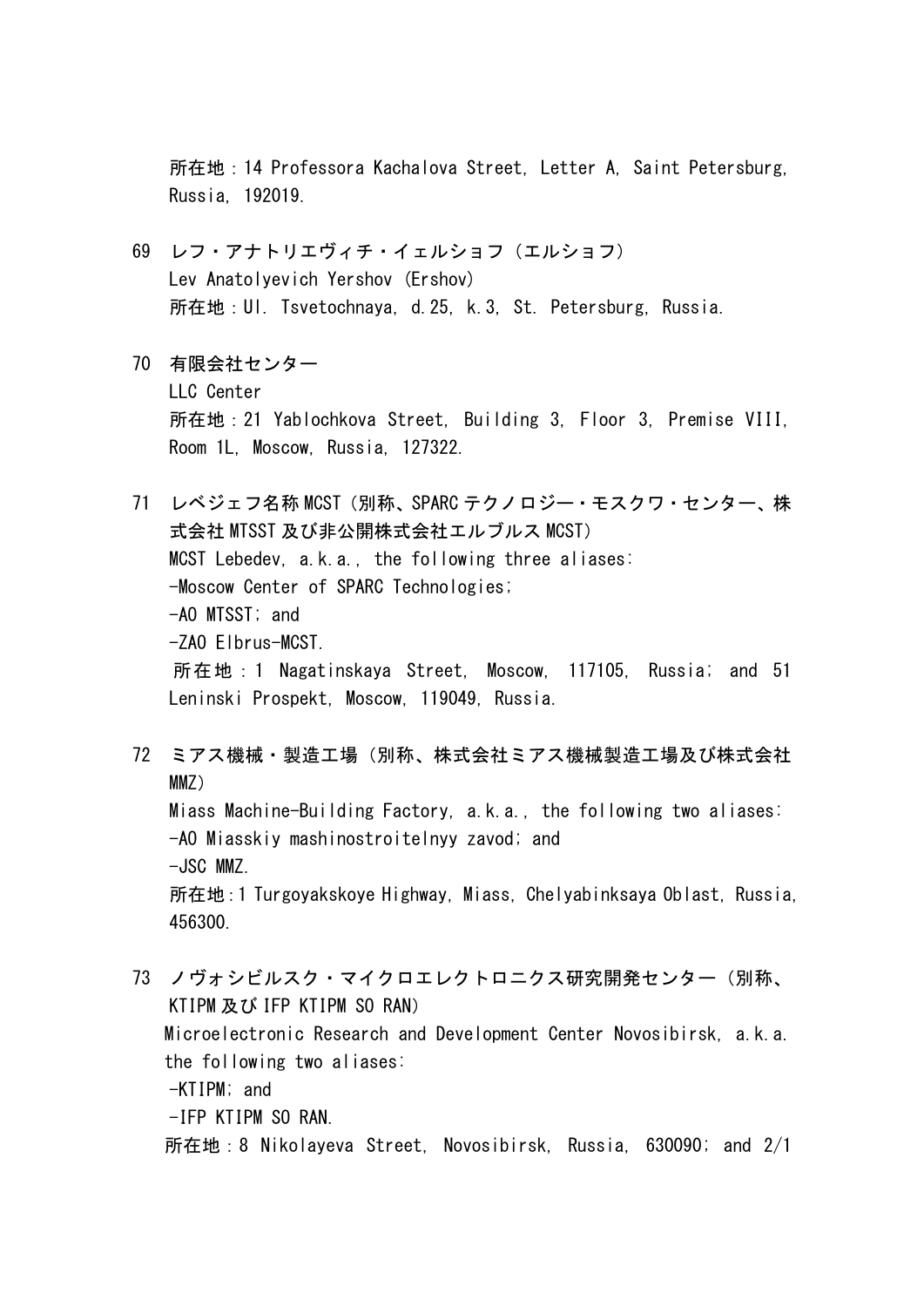Akademika Lavrentyeva Avenue, Novosibirsk, Russia, 630090.

- 74 MPI VOLNA(別称、マシュプリボリントルグ・ヴォルナ及びマシュプリボリ ントルグウェーブ) MPI VOLNA, a.k.a., the following two aliases: -Mashpriborintorg-Volna; and -Mashpriborintorg Wave. 所在地:4A Plekhanova Street, Unit XII, Floor 2, Moscow, Russia, 111123; and 29 Entuziastov Highway, Balashikha, Moskovskaya Oblast, Russia, 143907.
- 75 ドレジャリ名称レーニン勲章エネルギー工学研究設計研究所(別称、株式会 社ドレジャリ名称レーニン勲章エネルギー工学研究設計研究所及び株式会 社 NIKIET) N.A. Dollezhal Order of Lenin Research and Design Institute of Power Engineering, a.k.a., the following two aliases: -JSC Order of Lenin Research and Design Institute of Energy Engineering named after N. A. Dollezhal; and -JSC NIKIET. 所在地:2/8 Krasnosel'skaya Street, Moscow, Russia, 107140.
- 76 ネルパ造船所(別称、SRZ ネルパ) Nerpa Shipyard, a.k.a., the following one alias: -SRZ Nerpa. 所在地:Snezhnogorsk, Murmansk Region, Russia, 184682.
- 77 NM テック NM-Tekh 所在地:4A Solnechnaya, House 6, Floor 1, Apartment XII, Office 4, Zelenograd, Moscow Oblast, Russia.
- 78 株式会社ノヴォロシスク造船(別称、公開株式会社ノヴォロシスキー・スド レモントニー・ザヴォード及び株式会社 NSRZ) Novorossiysk Shipyard JSC, a.k.a., the following two aliases: -OAO Novorossiyskiy sudoremontnyy zavod; and -JSC NSRZ.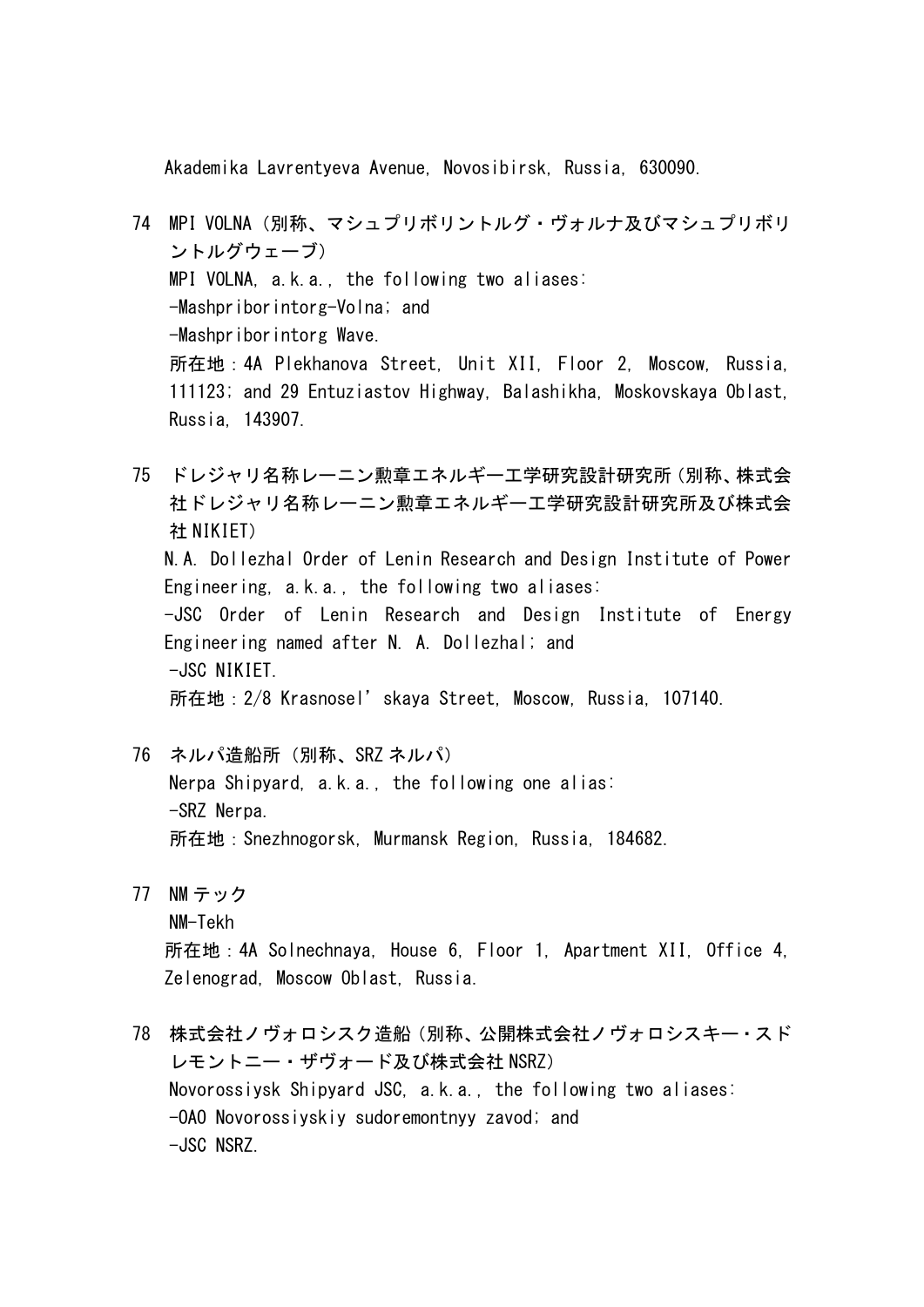所在地:Sukhumskoye Highway, Novorossiysk, Krasnodarskiy Krai, Russia, 353902.

- 79 学術生産公団電子システム(別称、学術生産公団エレクトリックシステム、 学術生産公団エレクトロンニエシステム及び NPOS ES) NPO Electronic Systems, a.k.a., the following three aliases: -NPO Electric Systems; -NPO Elektronnye Sistemy; and -NPOS ES. 所在地:6 Kievskaya Street, St. Petersburg, Russia, 196084.
- 80 NPP イストック
	- NPP Istok

所在地: 19 Zavodskaya, Chernukha, Arzamasski District, Nizhegorodskaya Oblast, Russia, 607210; and 4A Okruzhnoi Thoroughfare, Fryazino, Moscovskaya Oblast, Russia, 141190; and 2A Vokzalnaya, Fryazino, Moskovaskaya Oblast, Russia, 141190.

- 81 NTC メトロテック(別称、メトロテック、メトロテックインジニアリング、 科学テクノロジー・センター・メトロテック及び NTTS メトロテック) NTC Metrotek, a.k.a., the following four aliases: -Metrotek; -Metrotek Inzhiniring; -Nauchno-Tekhnicheskee Tsentr Metrotek; and -NTTS Metrotek. 所在地:21 Yablochkova Street, Moscow, Russia, 127322; and 27 Kolomyazhsky Avenue, 4th Floor, St. Petersburg, Russia, 197341.
- 82 公開株式会社ゴスニイクヒムアナリット(別称、国立化学・分析研究所) OAO GosNIIkhimanalit, a.k.a., the following one alias: -State Research Chemical-Analytical Institute. 所在地:17 Bumazhnaya Street, St. Petersburg, Russia, 190020.
- 83 公開株式会社スヴェトロフスコエ・プレドプリヤティエ・エラ(別称、株式 会社スヴェトロフスコエ・プレドプリヤティエ・エラ及び SP エラ) OAO Svetlovskoye Predpriyatiye Era, a.k.a., the following two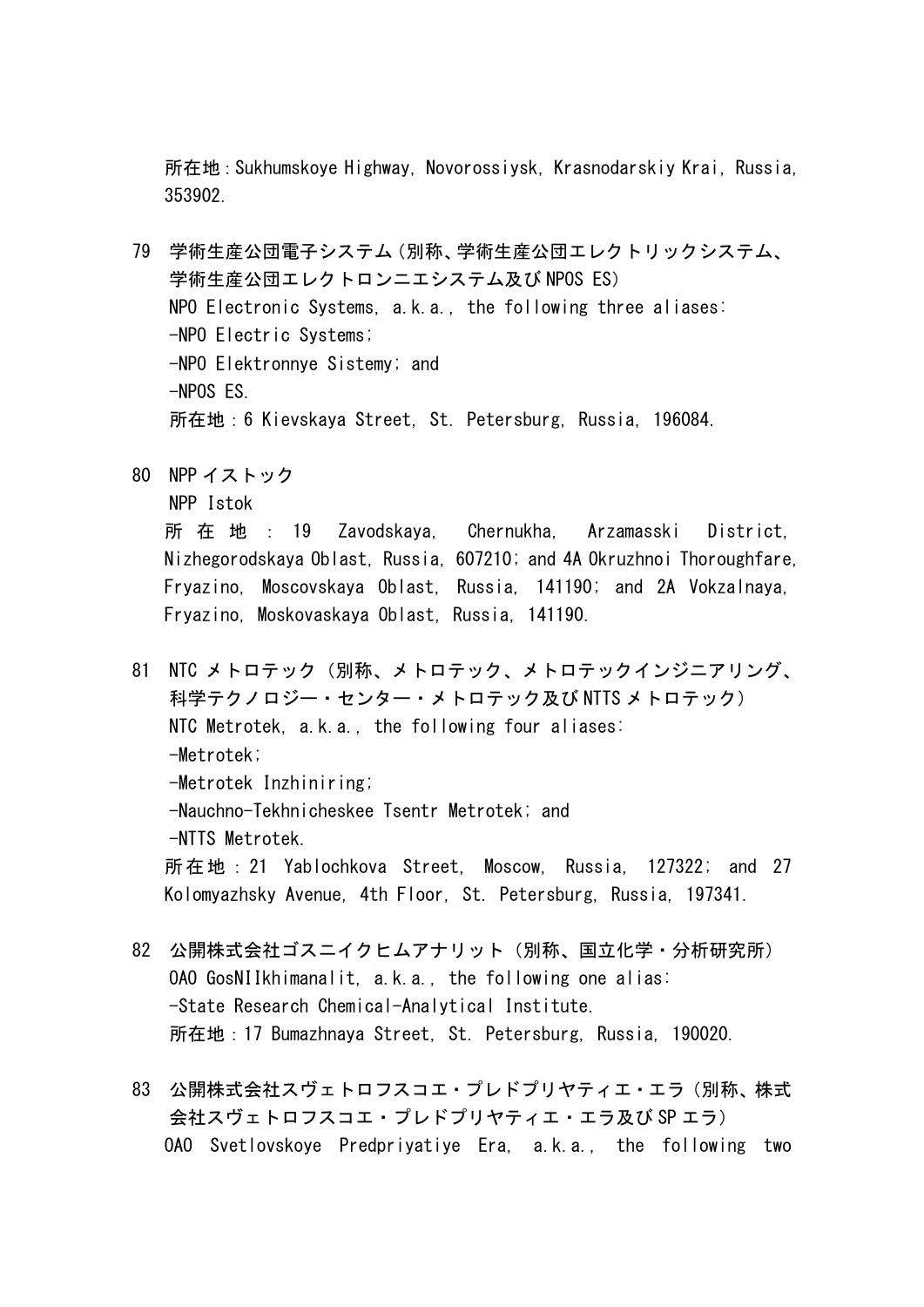aliases: -JSC Svetlovskoye Predpriyatiye Era; and -SP Era. 所在地:1 L. Chaikinoi St., Svetly, Kaliningradskaya obl., 238340, Russia.

- 84 公開株式会社 TSRY(別称、公開株式会社トゥアプセ船舶修理プラント) OJSC TSRY, a.k.a., the following one alias: -OJSC Tuapse Ship Repair Plant. 所在地:11 Maksima Gorkogo Street, Tuapsinski District, Tuapse, Krasnodarski Krai, Russia, 352800.
- 85 有限会社エルコムテック(Elkomtex) OOO Elkomtekh (Elkomtex) 所在地:Shkapina Street, 32/34 D, St. Petersburg, Russia 198095.
- 86 有限会社プラナール OOO Planar 所在地:Office 1, Dom 76, Likhvintseva St., Izhevsk, Republic of Udmurt, Russia 426034; and 8th March Street, Dom 16, Izhevsk, Republic of Udmurt, Russia 426034; and Dom 19, Bazisnaya St., Izhevsk, Republic of Udmurt, Russia 426034.
- 87 有限会社セルタル(別称、セルニア、セルニヤ及び Sertal LLC) OOO Sertal, a.k.a., the following three aliases: -Sernia; -Serniya; and -Sertal LLC. 所在地:21 Yablochkova Street, Building 3, Floor 3, Apartment VIII, Room 11, Moscow, Russia, 27322.
- 88 有限責任事業組合フォトンプロ(別称、フォトンプロ) Photon Pro LLP, a.k.a., the following one alias: -Photon Pro. 所在地:3 Lodygina Street, Saransk, Mordovia Republic, Russia, 430034.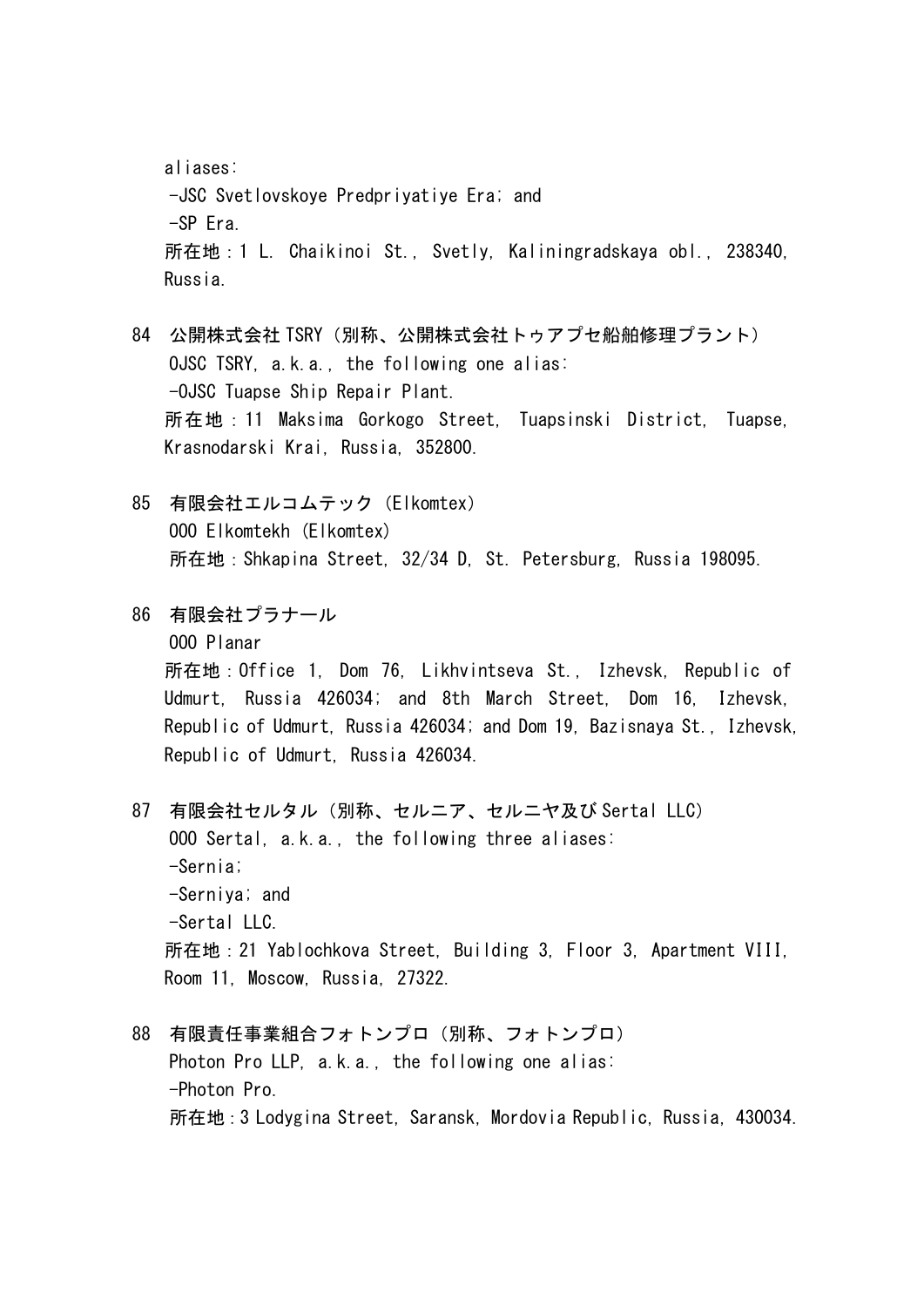- 89 公共株式会社ズヴェズダ PJSC Zvezda 所在地:123 Babushkina Street, St. Petersburg, Russia, 192012.
- 90 ストレラ生産連合体

Production Association Strela 所在地:26 Shevchenko Street, Orenburg, Russia, 460005.

- 91 ラジオオートマティック(別称、有限会社テストプレシジョン) Radioavtomatika, a.k.a., the following one alias: -Testprecision LLC. 所在地:33 Gagarina, Reutov, Moscow Oblast, Russia, 143966; and 1 Komsomolskaya, Podolsk, Moscow Oblast, Russia, 142100; and 5 B Maliy Avenue P.S., St. Petersburg, Russia, 194044; and 2A Severnaya, Vladimir, Vladimirskaya Oblast, Russia, 600007; and 11 Zolotorozhski Val, Moscow, Russia, 111033.
- 92 モジュール研究センター(別称、NTTs モジュール科学技術研究センター及 び非公開株式会社 STC モジュール) Research Center Module, a.k.a., the following two aliases: -NTTs Science and Technology Research Center Module; and -CJSC STC Module. 所在地:3 8 Marta 4th Street, Moscow, Russia, 123557.
- 93 ロビン貿易有限会社(別称、ロビントリエド) Robin Trade Limited, a.k.a., the following one alias: -Robin Tried. 所在地:21 Yablochkova Street, Building 3, Room VII, Moscow, Russia, 127322.
- 94 R.E.アレクセーエフ水中翼船中央設計局(別称、公開株式会社R.E. アレクセーエフ名称水中翼船中央設計局及び株式会社アレクセーエフ水中 翼船設計局) R.Ye. Alekseyev Central Design Bureau for Hydrofoil Ships, a.k.a., the following two aliases: -OAO Tsentralnoye Konstructorskoye byuro po sudam na podvodnqkh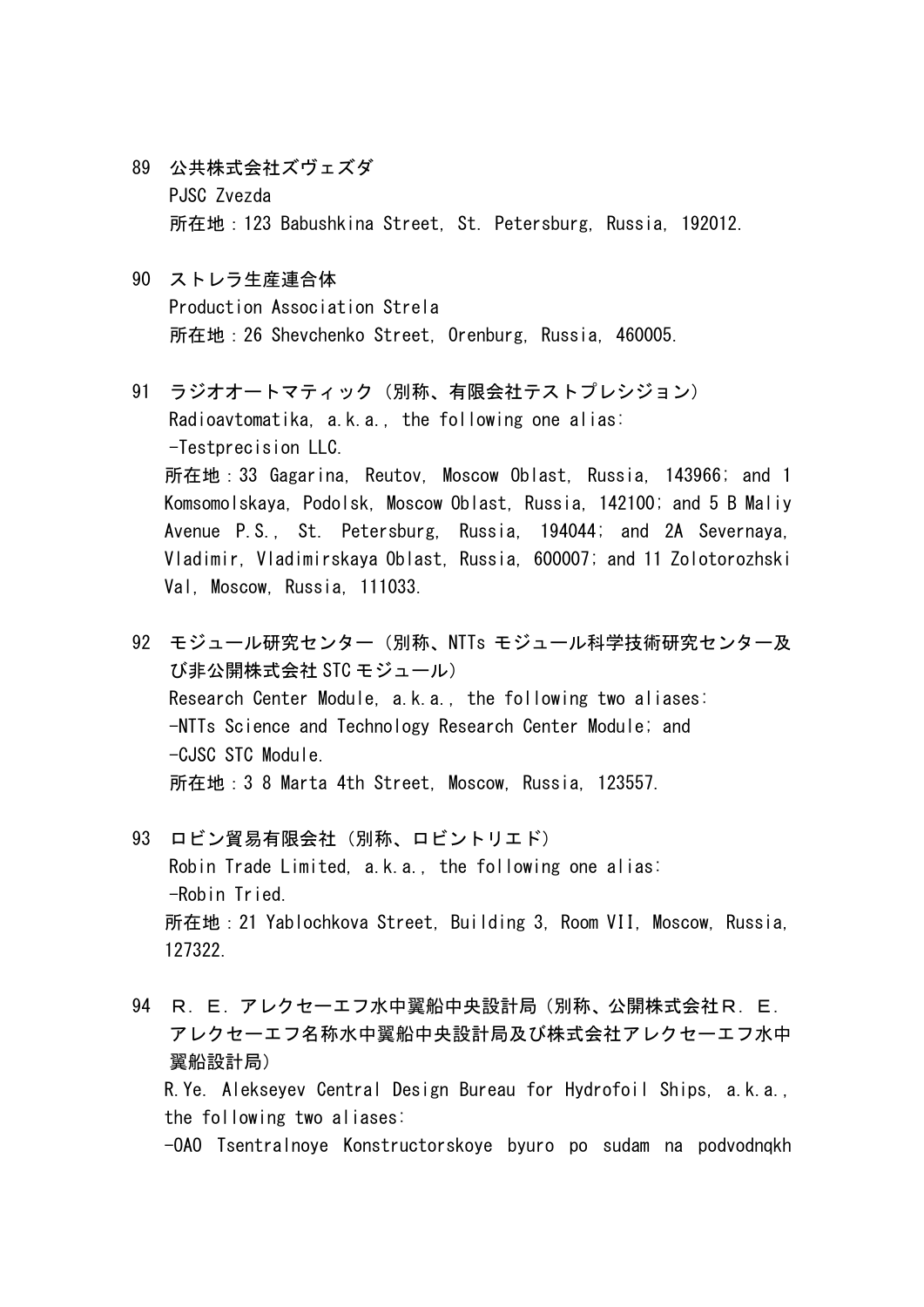krylyakh imeni R.E. Alekseyeva; and -JSC Alexeev's Hydrofoil Design Bureau. 所在地:51 Svobody Street, Nizhnyy Novgorod, Russia, 603003; and 5 Alekseeva Street, Kuznetsovo Village, Chkalovskiy District, Nizhny Novgorod Oblast, Russia, 606549; and 29 Alpiyskiy Line, St. Petersburg, Russia, 192286.

- 95 ルビン・セーヴェル設計局(別称、株式会社ルビン・セーヴェル、公共株式 会社ルビン・セーヴェル建設局及び株式会社「ルビン・セーヴェル建設局」) Rubin Sever Design Bureau, a.k.a., the following three aliases: -Rubin Sever AO; -Konstruktorskoe Byuro Rubin-Sever, PAO; and -Aktsionernoe Obshchestvo "Konstruktorskoe Byuro "Rubin-Sever". 所在地:58 Arkhangelskoe Highway, Severodvinsk, Arkhangelskaya Oblast, Russia, 164500.
- 96 ロシア・スペース・システム(RKS) Russian Space Systems (RKS) 所在地:222 Sosnovaya, Tsiolkovski, Amurskaya Oblast, Russia, 676470; and 53G Aviamotornaya, Moscow, Russia, 111024; and 51 Dekabristov, Moscow, Russia, 127490.
- 97 リビンスク造船エンジニアリング(別称、非公開株式会社リビンスカヤ・ワ ーフ・インジニアリング) Rybinsk Shipyard Engineering, a.k.a., the following one alias:  $-ZAO$  Rybinskaya verf  $-$  inzhenering. 所在地:1A Sudostroitelnaya Street, Sudoverf Village, Rybinskiy Districy, Yaroslavskaya Oblast, Russia, 152978.
- 98 応用化学科学研究所(別称、連邦研究生産センター・応用化学研究所及び NIIPH) Scientific Research Institute of Applied Chemistry, a.k.a., the following two aliases: -Federal Research and Production Center Research Institute of Applied Chemistry; and  $-NI$  IPH.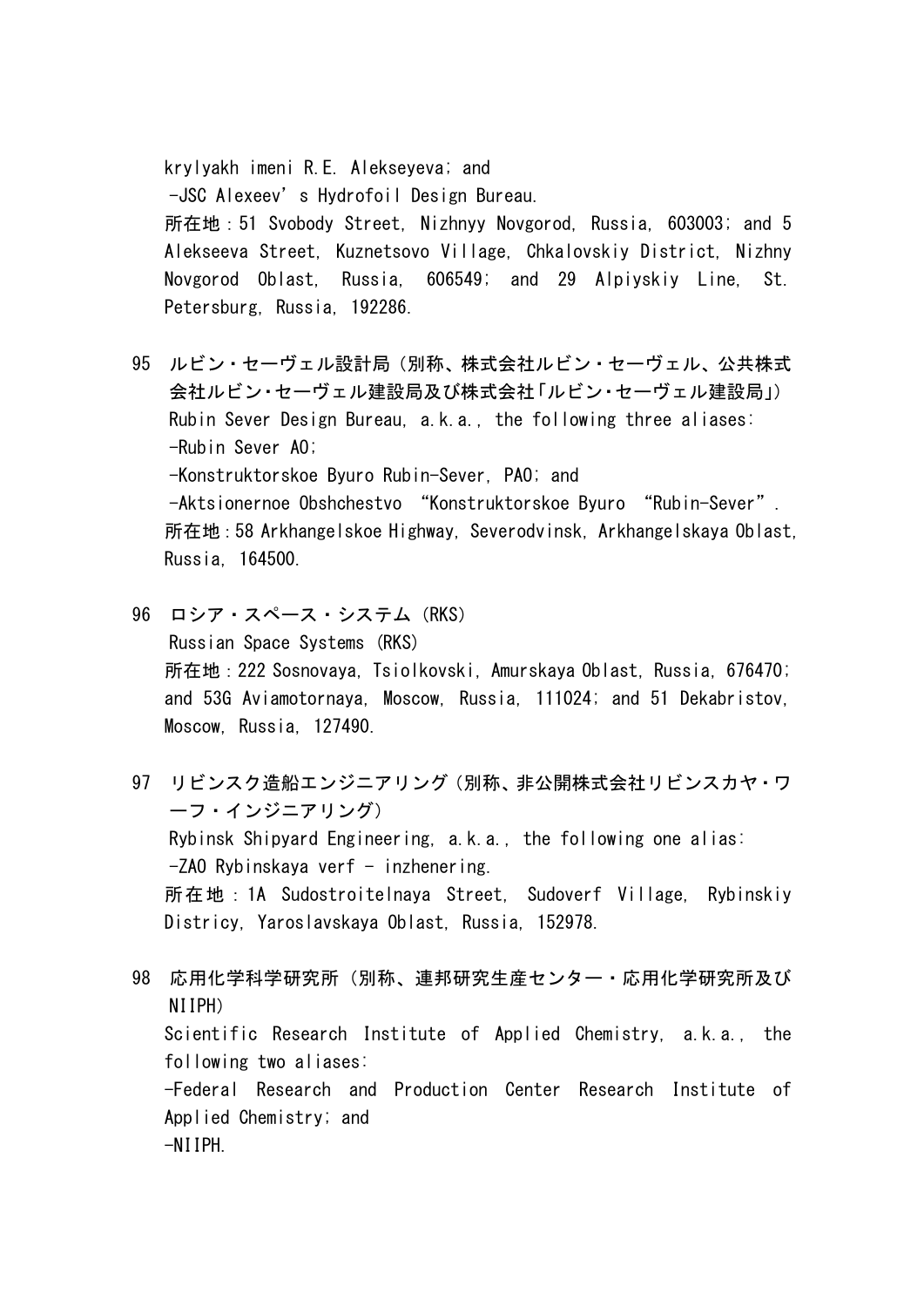所在地:3 Academician Silina Street, Sergiev Posad, Moscow Oblast, Russia, 141313.

- 99 電子科学研究所(別称、株式会社電子科学研究所及び株式会社科学研究) Scientific-Research Institute of Electronics (NIIET), a.k.a., the following two aliases: -AO Scientific Research Institute of Electronics; and -AO Scientific Research. 所在地:119A Prospekt Leninski, Voronezh, Voronezhskaya Oblast, Russia, 394033; and 5 Starykh Bolshevikov, Voronezh, Voronezhskaya Oblast, Russia, 394033.
- 100 極超音速システム科学研究所(別称、持株会社レニネツ極超音速システム 科学研究所) Scientific Research Institute of Hypersonic Systems, a.k.a., the following one alias: -Hypersonic System Research Institute of holding company Leninetz. 所在地:212 Mosckovsky Avenue, St. Petersburg, Russia, 196066.
- 101 NII サブミクロン科学研究所

Scientific Research Institute NII Submikron 所在地:5 Street 2, Proskpekt Georgievski, Zelenograd, Moscow, Russia, 124498.

- 102 セルゲイ・イオノフ Sergey IONOV 所在地:Marshala Govorova Str. 40, Lit. A, Office 34, St. Petersburg 198095, Russia.
- 103 セルニヤエンジニアリング(別称、セルニアエンジニアリング) Serniya Engineering, a.k.a., the following one alias: -Sernia Engineering. 所在地:57A Vavilova Street, Floor 2, Apartment 211, Room 211-3, Moscow, Russia, 117292; and 20 Ogorodnyy Driveway, Building 27, Floor 6, Office 8, Moscow, Russia, 127322; and 167B Rodionova Street, Nizhniy Novgorod, Russia; and 270 Ligovsky Avenue, Section B, Office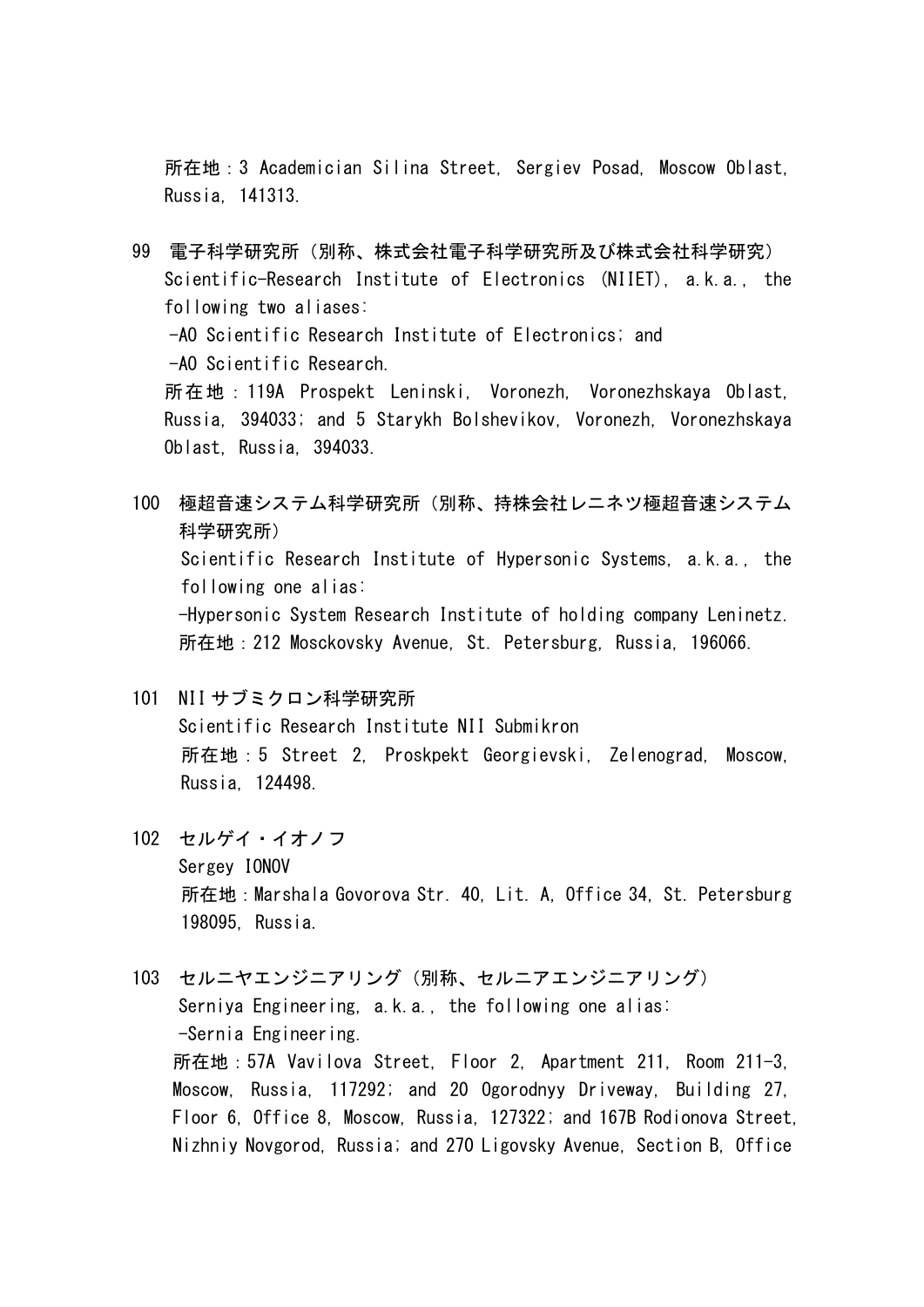2201, Saint Petersburg, Russia, 196084; and 12 Sibirskiy Tract, Building 1A, Yekaterinburg, Russia.

- 104 セーヴェルナヤ・ワーフ造船工場(別称、公開株式会社セーヴェルナヤ・ ワーフ造船プラント) Severnaya Verf Shipbuilding Factory, a.k.a., the following one alias: -OJSC Shipbuilding Plant Severnaya Verf. 所在地:6 Korabelnaya Street, St. Petersburg, Russia, 198096.
- 105 ズヴョーズダチカ船舶整備センター(別称、株式会社ズヴョーズダチカ船 舶修理センター、ズヴョーズダチカ CS 及び FL5 船舶修理工場株式会社 TSS ズヴョーズダチカ) Ship Maintenance Center Zvezdochka, a.k.a., the following three aliases: -Zvezdochka Ship Repair Center JSC; -Zvezdochka CS; and -FL 5 Suderemontny Zavod AO TSS Zvezdochka.

所在地:12 Mashinostroiteley Passage, Severodvinsk, Arkhangelsk Region, Russia, 164500.

106 政府航空システム科学研究実験場(GkNIPAS)(別称、L.K.サフロノフ名称 連邦政府航空システム研究・試験場) State Governmental Scientific Testing Area of Aircraft Systems (GkNIPAS), a.k.a., the following one alias: -Federal State Enterprise State Research and Testing Ground for Aviation Systems named after L.K. Safronov. 所在地: 59 Lesnaya Street, 1st Microdistrict, Beloozersky, Voskresensk, Moscow Oblast, Russia, 140250.

- 107 ラドゥガ国立機械建築設計局 State Machine Building Design Bureau Raduga 所在地:2A Zhuckovskiy Street, Dubna, Moscow Oblast, Russia, 14980.
- 108 国立科学センター株式会社 GNTs RF FEI A.I. レイプンスキー・フィス コー・エネルギー・センター(別称、レイプンスキー物理学・電力工学セ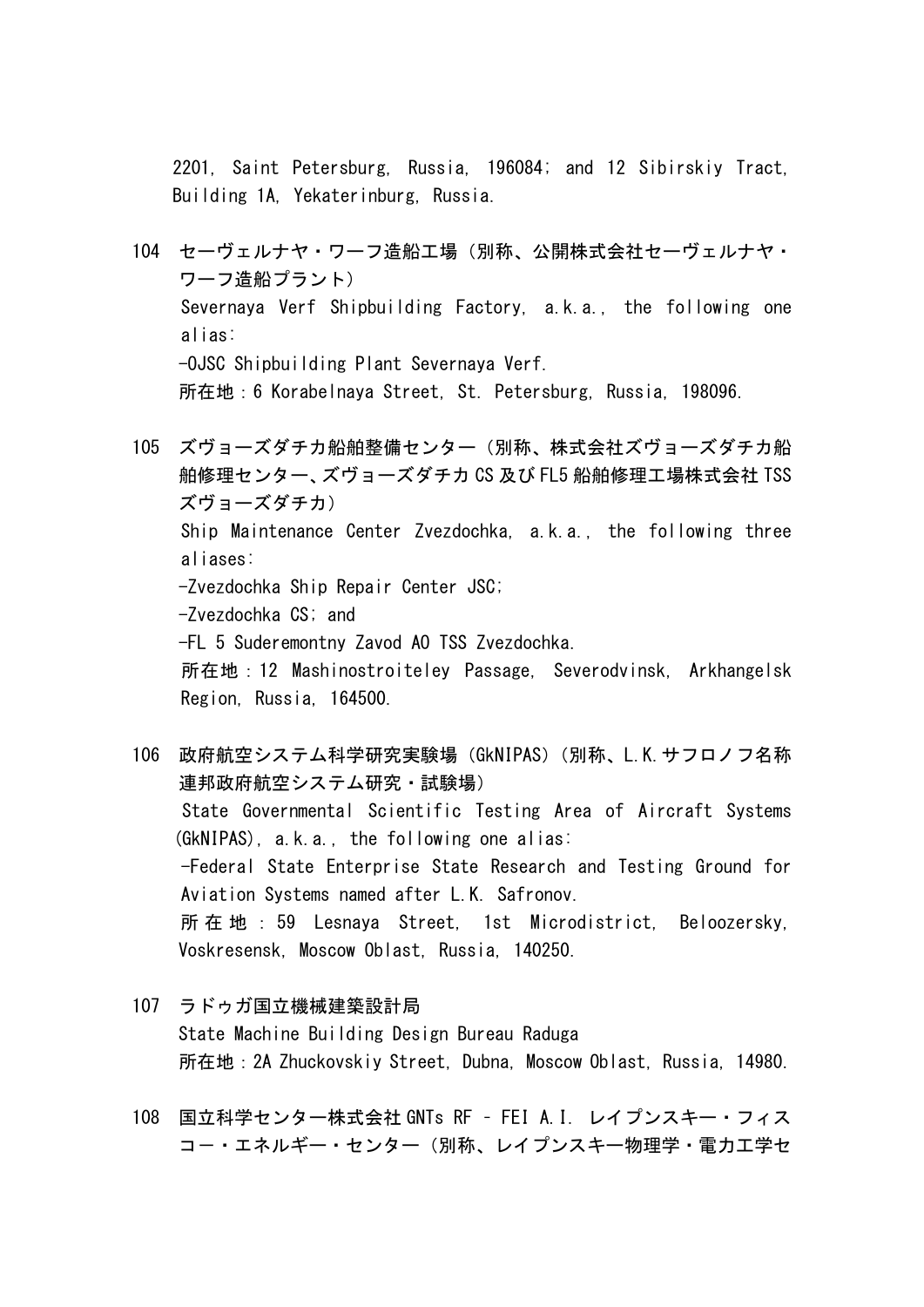ンター及び IPPE)

State Scientific Center AO GNTs RF – FEI A.I. Leypunskiy Physico -Energy Institute, a.k.a., the following two aliases: -Leypunsky Institute of Physics and Power Engineering; and  $-I$  PPE.

所在地:1 Bondarenko Square, Obninsk, Kaluga Oblast, Russia, 249020.

- 109 バヒレフ国立機械製造科学研究所(GosNIIMash)(別称、株式会社機械工学 科学研究所、V.V. バヒレフ名称国立機械工学研究所及び GosNIImash) State Scientific Research Institute of Machine Building Bakhirev (GosNIImash), a.k.a., the following three aliases: -JSC Scientific Research Institute for Mechanical Engineering; -State Research Institute of Mechanical Engineering named after. V.V. Bakhireva; and -GosNIImash. 所在地:11A Sverdlova Thoroughfare, Dzerzhinsk, Russia, 606002.
- 110 トムスク・マイクロ波フォトニック集積回路モジュール集合設計センター (別称、TUSUR 電子研究会社) Tomsk Microwave and Photonic Integrated Circuits and Modules Collective Design Center, a.k.a., the following one alias: -TUSUR-Electronica Research Company. 所在地:147 Krasnoarmeyskay Street, Office 101, Tomsk, Russia 634045; and 19 Gvardeyskoy Divizii Street, Office 64, 15, Tomsk, Russia, 634045.
- 111 非公開株式会社ペラ・フィヨルド UAB Pella-Fiord 所在地: 4 Tsentralnaya Street, Kirovski District, Otradnoe, Leningradskaya Oblast, Russia, 187330.
- 112 株式会社統一造船会社「第 35 造船所」(別称、株式会社「船舶修理センタ ー」「第 35 船舶修理工場」 支社 「ズヴョーズダチカ」) United Shipbuilding Corporation JSC "35th Shipyard", a.k.a., the following one alias: -Filial "35 sudoremontny zavod" Aktsionernogo obshchestva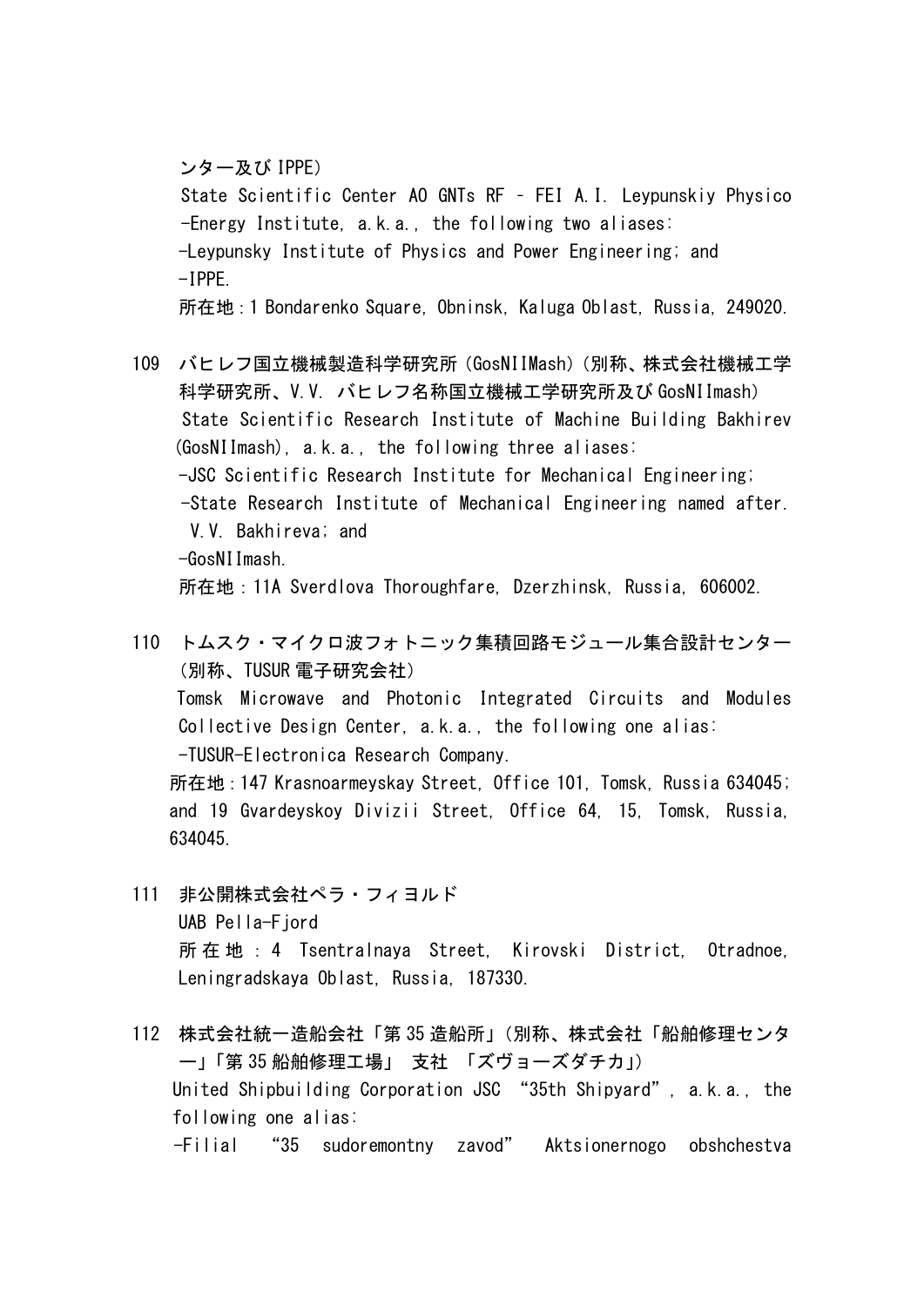"Tsentr sudoremonta" "Zvezdochka". 所在地:100 Admirala Flota Lobova, Murmansk, Russia, 183017; and 100 A Street, Lobova, Russia, 183017.

- 113 株式会社統一造船会社「アストラハン造船所」(別称、ストラハンスキー造 船所) United Shipbuilding Corporation JSC "Astrakhan Shipyard", a.k.a., the following one alias: -Strahansky Shipyard. 所在地:37 Atarbekova, Astrakhan 414009, Russia.
- 114 株式会社統一造船会社「アイスベルグ中央設計建設」(別称、アイスバーグ 中央設計局) United Shipbuilding Corporation JSC "Aysberg Central Design Building", a.k.a., the following one alias: -Iceberg Central Design Bureau. 所在地:36 Bolshoi Avenue V. I., St. Petersburg, Russia, 199034.
- 115 株式会社統一造船会社 「バルティック造船工場」(別称、株式会社バルテ ィック工場及びバルティック造船所) United Shipbuilding Corporation JSC "Baltic Shipbuilding Factory", a.k.a., the following two aliases: -JSC Baltiski Zavod; and -Baltic Shipyard. 所在地:16 Kosaya Liniya Street, St. Petersburg, Russia, 199106.
- 116 株式会社統一造船会社「公開株式会社クラースナエ・ソルモヴォ・プラン ト」(別称、公共株式会社クラースナエ・ソルモヴォ工場) United Shipbuilding Corporation JSC "Krasnoye Sormovo Plant OJSC", a.k.a., the following one alias: -Zavod Krasnoe Sormovo, PAO. 所在地:1 Barrikad Street, Nizhni Novgorod, Nizhegorodskaya Oblast, Russia, 603003.
- 117 株式会社統一造船会社「株式会社ズヴョーズダチカ」(別称、株式会社「船 舶修理センター・ズヴョーズダチカ」 「アストラハンスキー・船舶修理工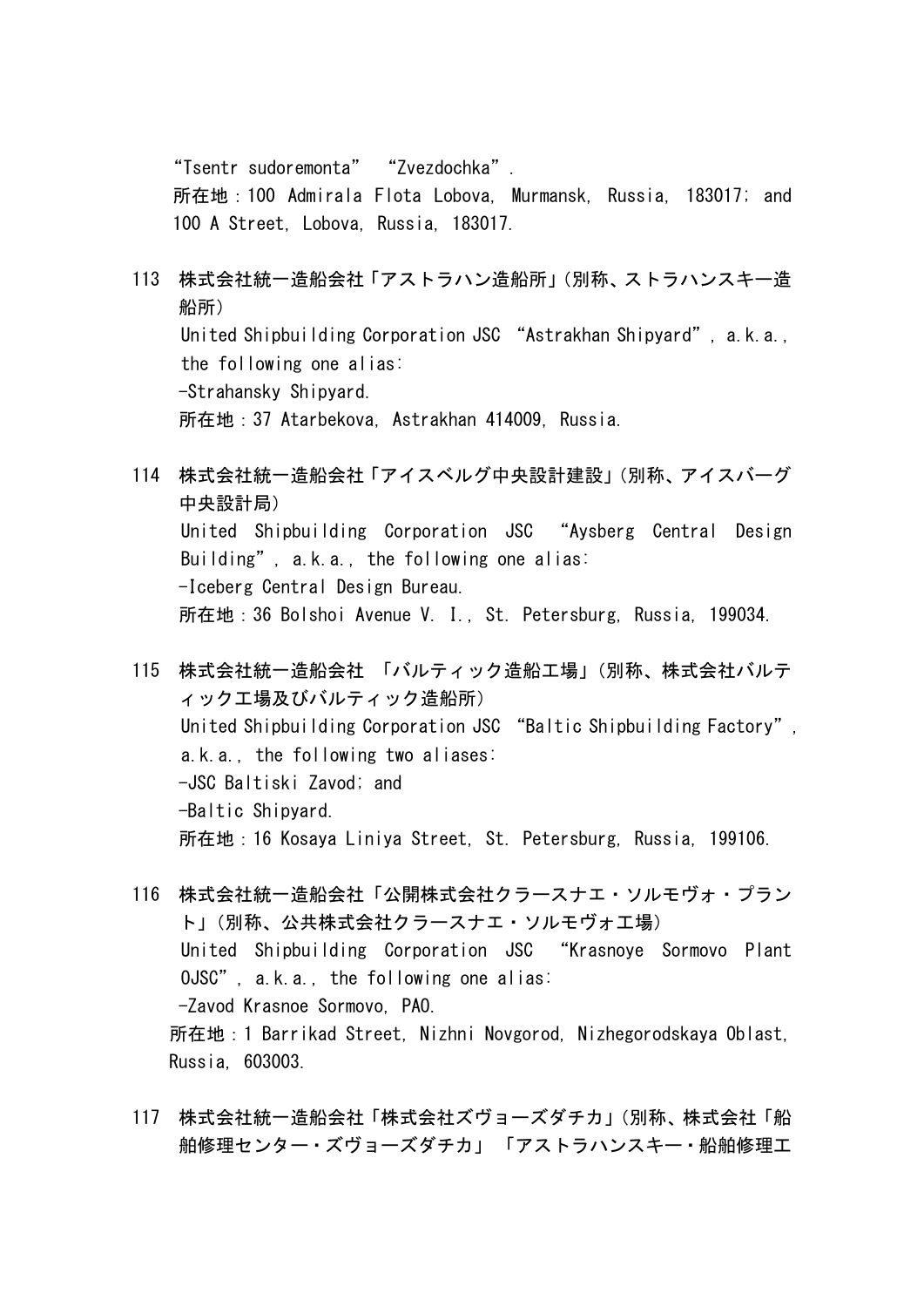場」支社)

United Shipbuilding Corporation JSC "SC "Zvyozdochka", a.k.a., the following one alias:

-Filial "Astrakhanski Sudoremontny Zavod" Aktsionernogo Obshchestva "Tsentr sudoremonta "Zvezdochka".

 所在地:37 Atarbekova, Astrakhan, Astrakhanskaya Oblast, Russia, 414009.

118 統一造船会社「プリバルティック造船工場ヤンタール」(別称、株式会社「プ リバルティック造船工場ヤンタール」及び株式会社プリバルティック造船 工場ヤンタール) United Shipbuilding Corporation "Pribaltic Shipbuilding Factory Yantar", a.k.a., the following two aliases: -Aktsionernoe Obshchestvo "Pribaltiski Sudostroitelny Zavod "Yantar"; and -Pribaltiski Sudostroitelny Zavod Yantar, Aktsionernoe Obshchestvo. 所在地:1 Guskova Place, Kaliningrad, Kaliningradskaya Oblast, Russia, 236005.

119 統一造船会社「オネガ科学研究設計技術局」(別称、公共株式会社オネガ科 学研究・計画技術局及び SC NIPTB オネガ) United Shipbuilding Corporation "Scientific Research Design Technological Bureau Onega", a.k.a., the following two aliases: -Nauchno - issledovatelskoe proektno - teknnologicheskoe byuro Onega PJSC; and -SC NIPTB Onega. 所在地: 12 Mashinostroitelei Thoroughfare, Severodvinsk, Arkhangelskaya Oblast, Russia, 164509.

120 統一造船会社「中央・ネフスキー造船所」(別称、株式会社 SNSZ、株式会 社「中央・ネフスキー造船プラント」、中央ネヴァ造船プラント及び連邦国 家単一企業 「中央・ネフスキー造船プラント」) United Shipbuilding Corporation "Sredne - Nevsky Shipyard", a.k.a., the following four aliases: -JSC SNSZ; -Aktcionernoe Obshestvo "Sredne - Nevsky Sudostroyelny Plant";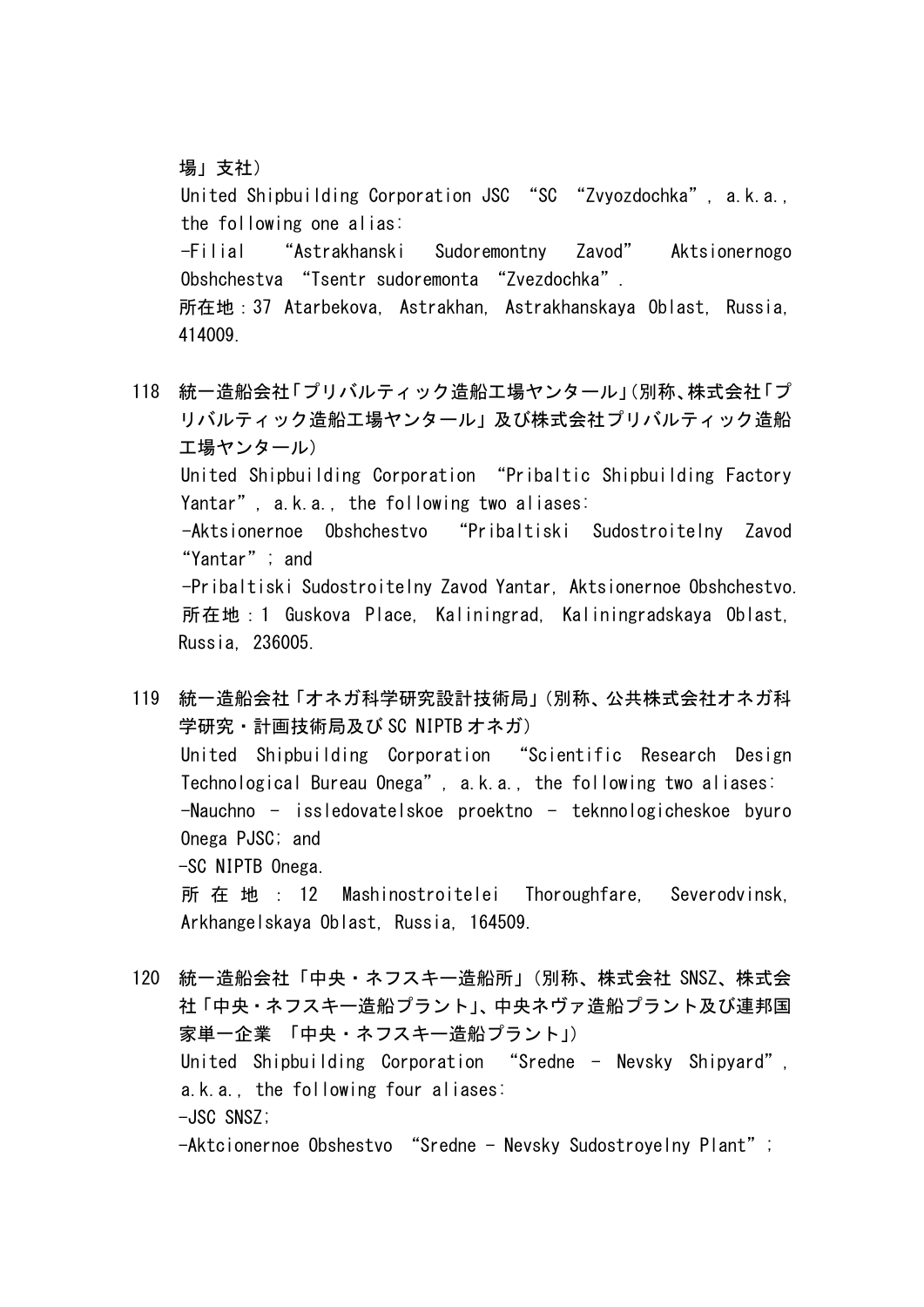-Middle Neva Shipbuilding Plant; and -Federal State Unitary Enterprise "Sredne - Nevsky Shipbuilding Plant". 所在地:10 Zavodskaya Street, Pontonny District, Saint Petersburg, Russia, 196643.

- 121 ウラル複合材料科学研究所 Ural Scientific Research Institute for Composite Materials 所在地:57 Novozvyaginskaya Street, Perm, Russia, 614014.
- 122 ウラルプロジェクト設計局デタル Urals Project Design Bureau Detal 所在地:8 Pironskaya Street, Kamensk-Uralskiy, Sverdlovsk Oblast, Russia, 623409.
- 123 ヴェガ・パイロット・プラント(別称、OZ ヴェガ・株式会社 TSS ズヴョー ズダチカ支社及びヴェガ実験プラント) Vega Pilot Plant, a.k.a., the following two aliases: -OZ Vega – Filial AO TSS Zvezdochka; and -Experimental Plant Vega. 所在地:73 Lenina Street, Borovski District, Borovsk, Kaluga Oblast, Russia, 249010.
- 124 有限会社ヴァーティカル Vertikal LLC 所在地:148 Moskovski Avenue, Letter D, Apartment 8, Saint Petersburg, Russia, 196084.
- 125 ウラジスラフ・ウラジーミロヴィチ・フェドレンコ Vladislav Vladimirovich Fedorenko 所在地:Ul. Artillyeriskaya, d.1, lit.A, POM26N, St. Petersburg, Russia.
- 126 有限会社 VTK (別称、ユア・フューエル・カンパニー、BTK 及び有限会社 VTK) VTK Ltd, a.k.a., the following three aliases: